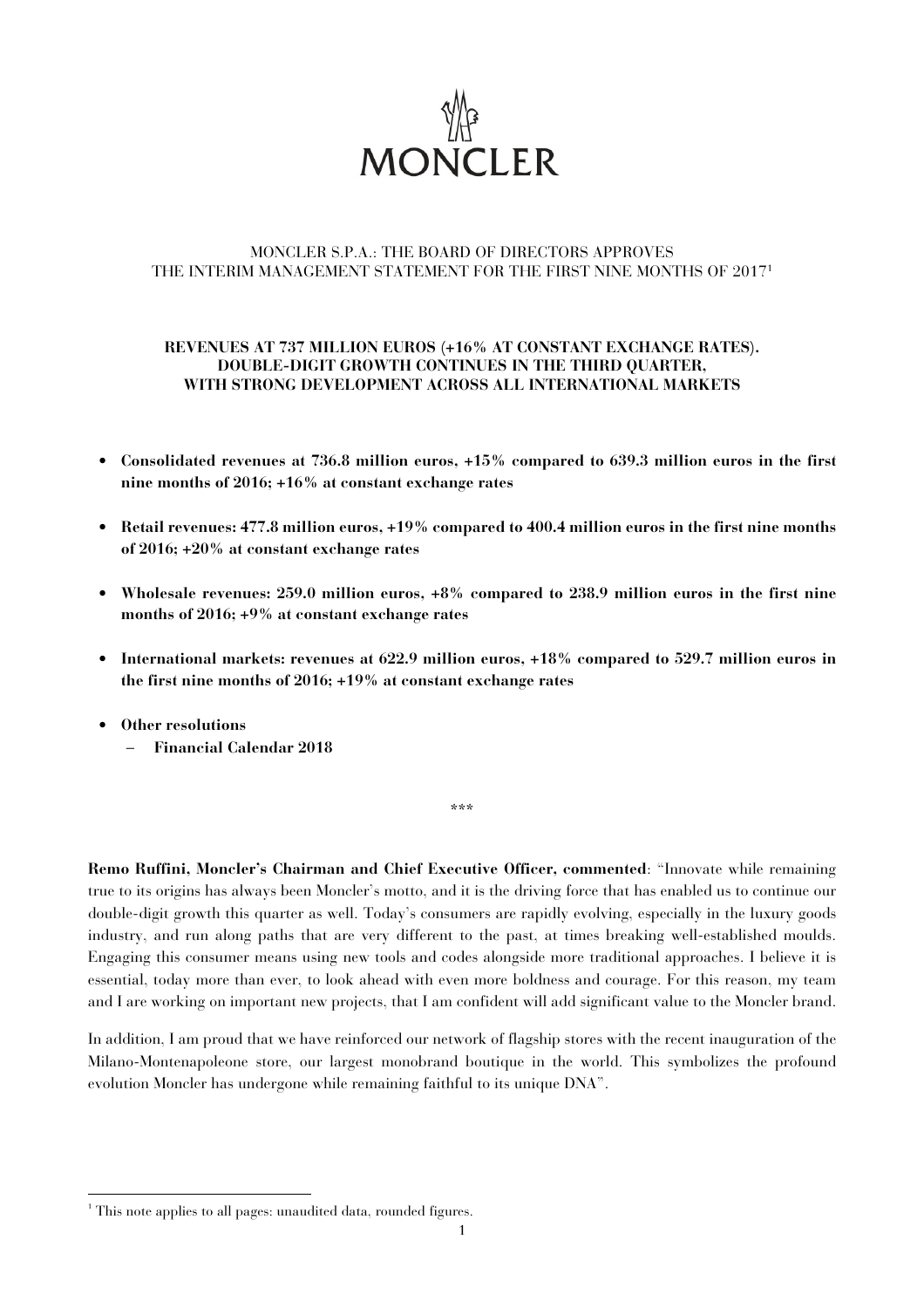*Milan, 24 October 2017* – The Board of Directors of Moncler S.p.A., which met today, examined and approved the Interim Management Statement for the First Nine Months of 2017.

#### **Consolidated Revenue Analysis**

In the first nine months of 2017, Moncler recorded **revenues of 736.8 million euros**, an **increase of 15% at current exchange rates and of 16% at constant exchange rates,** compared to revenues of 639.3 million euros in the same period of 2016.

|                       | <b>First Nine Months 2017</b> |        | <b>First Nine Months 2016</b> |          | YoY growth %                 |                               |
|-----------------------|-------------------------------|--------|-------------------------------|----------|------------------------------|-------------------------------|
|                       | Eur '000                      | %      | Eur '000                      | $\%$     | At current<br>exchange rates | At constant<br>exchange rates |
| Italy                 | 113.863                       | 15.5%  | 109.629                       | $17.1\%$ | $+4%$                        | $+4%$                         |
| EMEA (excl. Italy)    | 240.361                       | 32.6%  | 203.774                       | 31.9%    | $+18%$                       | $+21%$                        |
| Asia & Rest of World  | 257.158                       | 34.9%  | 216.169                       | 33.8%    | $+19%$                       | $+19%$                        |
| Americas              | 125.401                       | 17.0%  | 109.730                       | 17.2%    | $+14%$                       | $+14%$                        |
| <b>Total Revenues</b> | 736,783                       | 100.0% | 639,302                       | 100.0%   | $+15%$                       | $+16%$                        |

## *Revenues by Region*

In the first nine months of 2017, Moncler recorded positive performance in all regions.

In Italy, revenues rose 4%, with sound organic growth in both distribution channels. In the third quarter, the market was slightly affected by the temporary closure of the Milano-Montenapoleone store, which re-openened in October with significantly expanded floor space.

In **EMEA**, Moncler grew 21% at constant exchange rates, thanks to solid growth in both distribution channels. In particular, the retail channel continued double-digit growth in all main markets, with the United Kingdom and France recording significant growth rates.

In **Asia & Rest of World**, revenues increased 19% at constant exchange rates, with a positive contribution from all markets. Japan continued double-digit growth, largely driven by the retail channel. APAC accelerated in the third quarter, thanks to strong performance in both channels. The retail channel benefited from sound organic growth and the expansion of the network, including the relocation of the Hong Kong-Harbour City store to a flagship on Canton Road. The business in Korea grew by double-digits, driven by an increased appreciation of the Moncler brand from local clientele.

In the **Americas**, the company recorded revenue growth of 14% at constant exchange rates, supported by doubledigit growth across both distribution channels and both North American markets (US and Canada). Retail performance was largely driven by new openings, while the wholesale channel continued to deliver solid results, supported by healthy sell-through and ongoing development of the shop-in-shop network.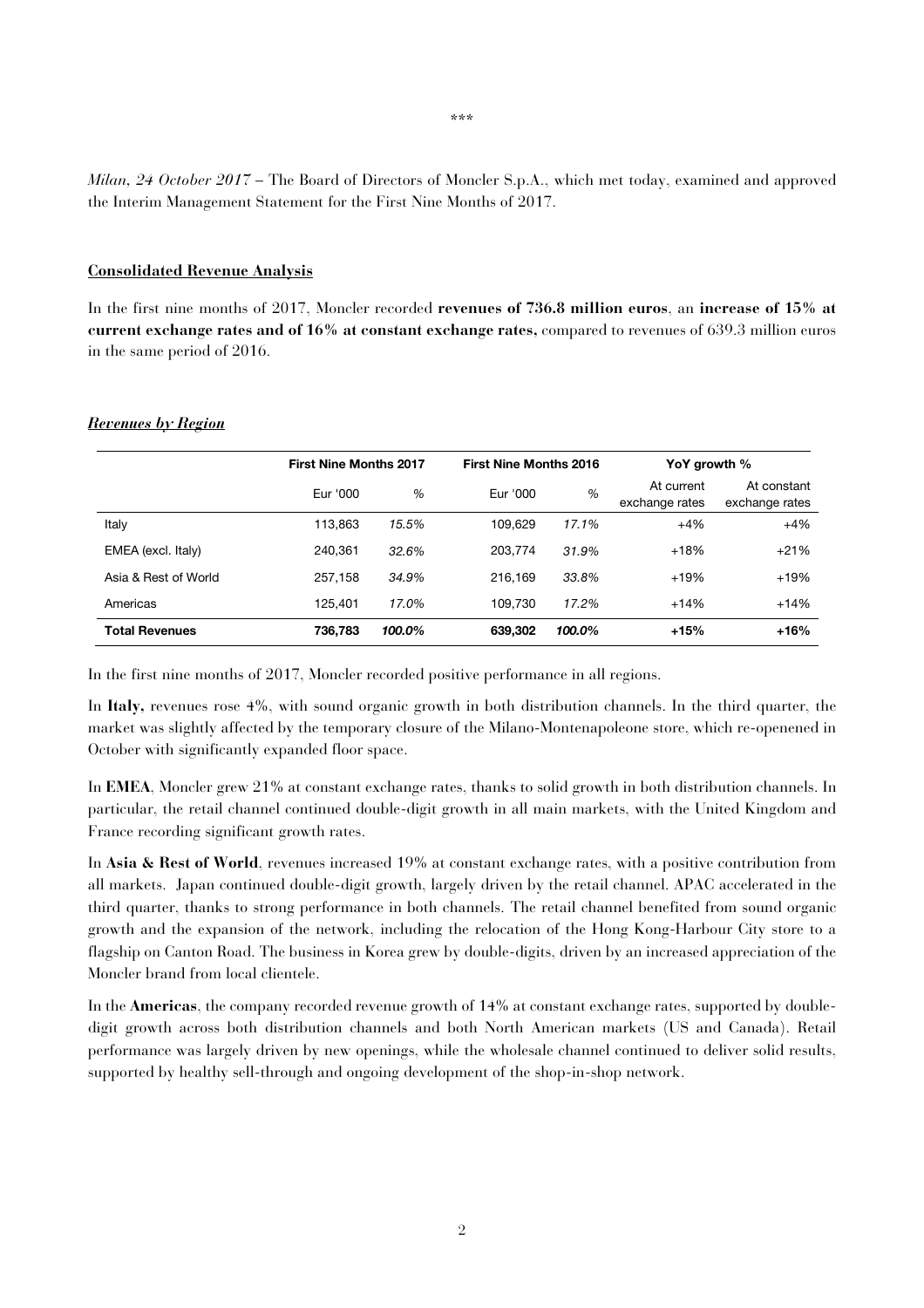## *Revenues by Distribution Channel*

|                       | <b>First Nine Months 2017</b> |        | <b>First Nine Months 2016</b> |        | YoY growth %                 |                               |
|-----------------------|-------------------------------|--------|-------------------------------|--------|------------------------------|-------------------------------|
|                       | Eur '000                      | %      | Eur '000                      | %      | At current<br>exchange rates | At constant<br>exchange rates |
| Retail                | 477.832                       | 64.9%  | 400.379                       | 62.6%  | $+19%$                       | $+20%$                        |
| Wholesale             | 258.951                       | 35.1%  | 238.923                       | 37.4%  | $+8%$                        | $+9\%$                        |
| <b>Total Revenues</b> | 736.783                       | 100.0% | 639,302                       | 100.0% | +15%                         | $+16%$                        |

Revenues from the **retail distribution channel** rose to 477.8 million euros compared to 400.4 million euros in the first nine months of 2016, an increase of 20% at constant exchange rates, thanks to organic growth and the development of the monobrand retail store network (DOS).

The **wholesale channel** recorded revenues of 259.0 million euros compared to 238.9 million euros in the first nine months of 2016, an increase of 9% at constant exchange rates, driven by organic growth and ongoing development of the shop-in-shop network.

## **Monobrand Stores Distribution Network**

At 30 September 2017, **Moncler's monobrand distribution network consisted of 195 directly operated stores** (DOS), an increase of 5 units compared to 31 December 2016, and **48 wholesale shop-in-shops (SiS)**, an increase of 6 units compared to 31 December 2016.

In the third quarter of 2017, Moncler opened 4 retail stores, including the first store in Kazakhstan (Almaty), and 2 shop-in-shops (net of two conversions into retail).

|                          | 30/09/2017 | 31/12/2016 | <b>Net Openings</b><br><b>First Nine Months 2017</b> |
|--------------------------|------------|------------|------------------------------------------------------|
| Retail                   | 195        | 190        | 5                                                    |
| Italy                    | 18         | 19         | (1)                                                  |
| EMEA (excl. Italy)       | 58         | 55         | 3                                                    |
| Asia & Rest of the World | 95         | 93         | 2                                                    |
| Americas                 | 24         | 23         |                                                      |
| Wholesale                | 48         | 42         | 6                                                    |

## **Other Resolutions**

## **Financial Calendar 2018**

Today Moncler published a press release related to corporate events calendar for Fiscal Year 2018, which is available in the *Investor Relations* section of the Company's website www.monclergroup.com.